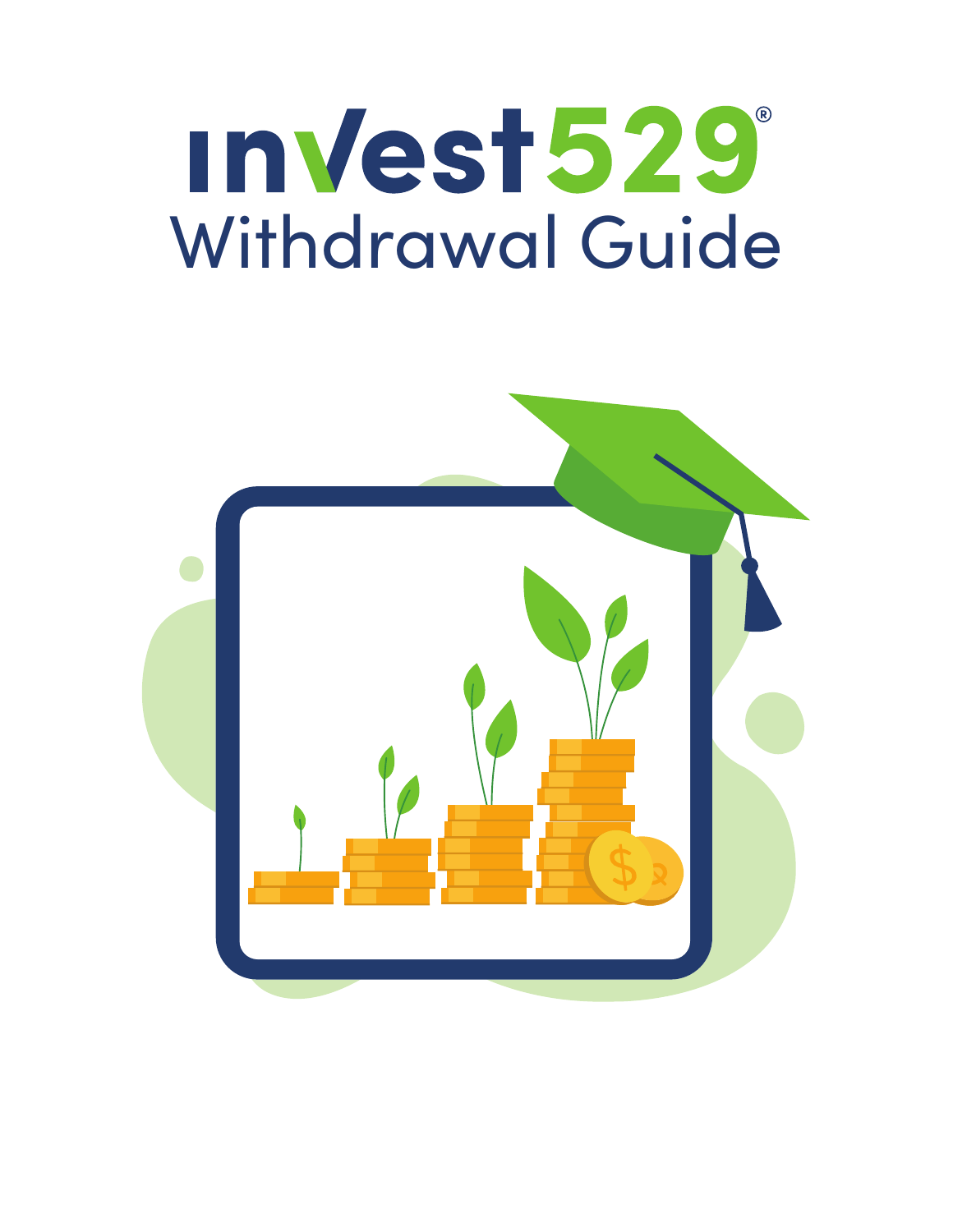## **InVest 529° Withdrawal Guide**

This guide should answer your questions about how to withdraw funds from your Invest529 and/ or CollegeWealth® account. Additionally, learn about the impact of 529 accounts on scholarships, federal financial aid, tax reporting, and a number of other frequently asked questions. For more detailed information, refer to the applicable Program Description.

#### **REQUESTING A WITHDRAWAL**

#### **Review your account information**

- 1. Visit Virginia529.com and select **My Account** to log in or create an online user profile.
- 2. Select **My Profile** to access your account information and make any necessary updates.

*NOTE: Changing your address or adding a new bank account when withdrawing funds will result in a slight processing delay.* 

#### **Request a withdrawal**

1. After logging in to your account, select **Manage My Accounts**, then **Withdraw Funds**.

2. On the **Withdraw Funds** page, select **Get Started**.

3. Select the account and purpose of the withdrawal. If selecting a purpose of "Higher Education" or "K-12 Education," enter an institution name and Student ID (if applicable).

4. Select where you want to send the funds. Funds may be sent to the account owner, beneficiary (student), or an eligible educational institution.

5. Enter an amount to withdraw and a preferred method to receive the funds (bank transfer or check).

6. Review the details and submit the request. Withdrawals are typically processed within 2-3 business days.

*NOTE: You may begin using Tuition Track Portfolio (TTP) Units once they have been held for 3 or more years and the student reaches the Expected Usage Date or begins taking eligible post-secondary courses (See Program Description).*

#### **QUALIFIED EXPENSES**

#### **Funds may be used for certain qualified expenses including:**

**• Higher Education:** Tuition, fees, meal plans, room and board, textbooks, computers and related equipment and any other supplies required for attendance, including special needs services.

• The student must be enrolled for at least half the normal full-time workload to qualify for room and board or off-campus housing expenses.

- **K-12 Education:** Tuition at private, public and religious schools—up to \$10,000 per student per year.
- **Student Loan Repayment:** A lifetime maximum of \$10,000 per student toward qualified student loan repayment.
- **Registered Apprenticeship Programs:** Fees, training, supplies and other required equipment. The program must be registered and certified with the U.S. Department of Labor.

Non-qualified higher education expenses include, but are not limited to, application and testing fees, transportation costs, health insurance, extracurricular activities and tutoring.

*NOTE: You may be reimbursed for qualified higher education expenses that have already been incurred. The IRS recommends taking the withdrawal in the same year the expense was paid, but there is no official rule for this requirement.*

| One-Time Contribution<br>Welcome!<br><b>Recurring Contributions</b><br>Change Investments or More Funds<br><b>Update Book Information</b><br><b>Giract Deposit Assistant</b><br><b>Update Addresses</b><br>Account Update: Processing<br>he Holiday, (link)<br><b>Unit Personal Finance Software</b><br><b>Request Payment Coupons</b><br><b>Other Transactions</b><br><b>Account Summary</b> | Open on Account | <b>Manage My Accounts</b><br><b>West My Accounts</b><br><b>Gift Center</b><br><b>Withdrew Funds</b> | <b>Help Dak</b> |
|-----------------------------------------------------------------------------------------------------------------------------------------------------------------------------------------------------------------------------------------------------------------------------------------------------------------------------------------------------------------------------------------------|-----------------|-----------------------------------------------------------------------------------------------------|-----------------|
|                                                                                                                                                                                                                                                                                                                                                                                               |                 |                                                                                                     |                 |
|                                                                                                                                                                                                                                                                                                                                                                                               |                 |                                                                                                     |                 |
|                                                                                                                                                                                                                                                                                                                                                                                               |                 |                                                                                                     |                 |
|                                                                                                                                                                                                                                                                                                                                                                                               |                 |                                                                                                     |                 |
|                                                                                                                                                                                                                                                                                                                                                                                               |                 |                                                                                                     |                 |
|                                                                                                                                                                                                                                                                                                                                                                                               |                 |                                                                                                     |                 |
|                                                                                                                                                                                                                                                                                                                                                                                               |                 |                                                                                                     |                 |
|                                                                                                                                                                                                                                                                                                                                                                                               |                 |                                                                                                     |                 |

 $V$ 

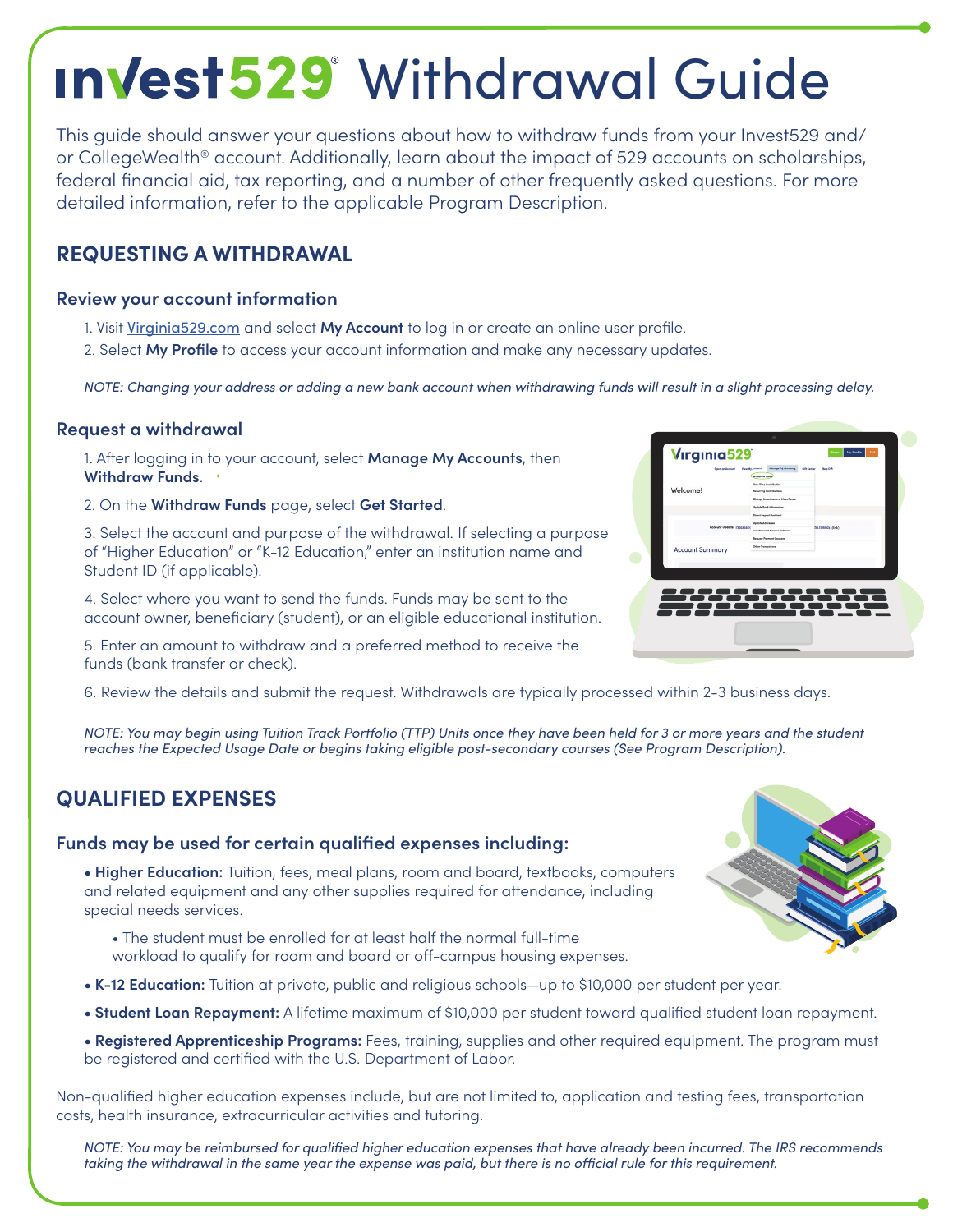#### **EDUCATIONAL INSTITUTIONS**

#### **Higher Education**

Funds may be used at any college, university, or vocational school in the U.S. or abroad that participates in federal financial aid programs, to include undergraduate and graduate degrees, and other various certification and training programs. Search for eligible schools or school codes on the U.S. Department of Education's Federal Student Aid website, https://studentaid.gov/.

#### **K-12 Education**

Funds may be used for up to \$10,000 toward tuition per year at any elementary or secondary public, private or religious school as determined under applicable state law.

#### **FINANCIAL AID AND SCHOLARSHIPS**

#### **Impact on financial aid**

In most cases, when the student is a dependent and resides with the parent who owns the Virginia529 account, the value of all accounts owned are included as an asset of the account owner when calculating federal financial aid. These accounts will be assessed at a maximum of 5.64 percent of the value when calculating the Expected Family Contribution (EFC) for financial aid eligibility.



If the student is a dependent, the account will be considered a parent asset. If the

student is not a dependent, the account is considered a student asset. Funds withdrawn and sent directly to the student from an account owned by someone other than the parent or the student (a grandparent, for example) are considered reportable income for the student.

#### *NOTES:*

- *Some schools require additional information to determine financial aid awards. Inclusion of accounts owned by someone other than the student or custodial parent depend on the school requirements.*
- *The best resource for detailed financial aid information is your school's financial aid office or a college access or financial aid advisor in your area.*

#### **Completing the Free Application for Federal Student Aid (FAFSA)**

In most cases, all Virginia529 accounts owned by the custodial parents and students must be reported, including accounts for a different student.

FAFSA requires the total account value as of the date you submit the form. Access your total account value online at Virginia529.com by following the steps below.

1. Visit Virginia529.com and select **My Account** to log in or create an online user profile.

2. After logging in, scroll down to the Account Summary section. The total value of your accounts can be found at the bottom.

#### **Scholarships and your Virginia529 account**

529 accounts should not affect receipt of merit-based financial aid, like academic or athletic scholarships, and may be used to pay for qualified expenses not covered by a scholarship or retained for future years, for either undergraduate or graduate school. A scholarship refund may also be requested from your Virginia529 account, penalty-free, up to the amount of the scholarship.

NCAA scholarship rules may impact 529 withdrawals – contact your school to discuss any interplay between your accounts and any NCAA scholarship.

*NOTE: Scholarships may include grants awarded to students for academic, athletic, musical or other special abilities, certain tuition remission benefits for children of university employees, and appointments to a U.S. military academy. Scholarships do not include need-based financial aid, including student loans or work-study programs.*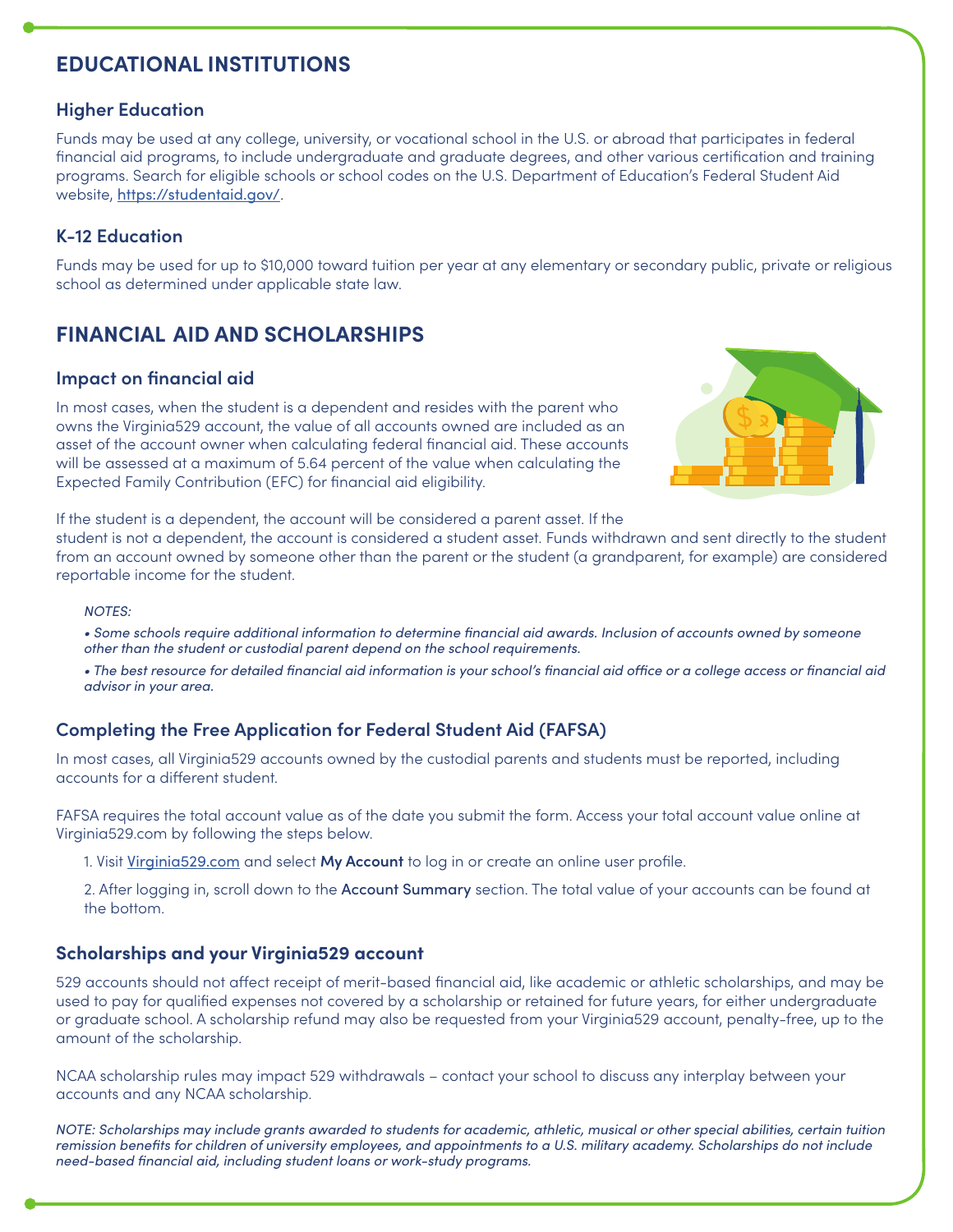### **TAX INFORMATION**

#### **Keep accurate records**

You are responsible for maintaining documentation of all qualified higher education expenses. No documentation is required to be submitted with a withdrawal request, but should still be retained for your records and tax purposes. This includes copies of tuition invoices, meal plan contracts, documentation of rent if living off campus, receipts for textbooks and other qualified expenses.

#### **Tax treatment of withdrawals**

Earnings on Virginia529 accounts grow free from federal and Virginia state taxes (for Virginia state taxpayers) and are excluded for income tax purposes when funds are used to pay qualified higher education expenses.

#### **Non-qualified withdrawals**

The earnings portion of non-qualified withdrawals are taxable as ordinary income and, unless an exception applies, are subject to a federal penalty of 10 percent. Non-qualified withdrawals may result in the recapture of prior Virginia income tax deductions for Virginia taxpayers. Non-Virginia taxpayers should contact their state's department of taxation for more information.

Exceptions to the non-qualified withdrawal rules include the investment earnings of a withdrawal made due to the student's death, disability or receipt of a scholarship. Exceptions are not subject to the 10 percent penalty or recapture of income tax deductions, but the earnings portion is taxed as ordinary income.

#### **Reporting withdrawals in your tax returns**

It's not required to report withdrawals used for qualified higher education expenses on your federal tax return. Virginia529 will issue an IRS Form 1099-Q (Qualified Tuition Program Payments) each year in which a withdrawal is made.

- For withdrawals made payable to the student or a school, the 1099-Q is sent to the student. Note: Account owners will not be able to view the digital copy in their online account; it is only available in the student's online account.
- For withdrawals made payable to the account owner, the 1099-Q is sent to the account owner. A digital copy can be accessed through your online account.
- Non-qualified withdrawals will incur a 10 percent penalty on the earnings portion of that non-qualified withdrawal and should be reported as income by the 1099-Q recipient.

The same qualified higher education expense may not qualify for more than one tax benefit (e.g. tax-free withdrawals AND a federal tax credit).

*NOTE: For more information on the tax treatment of withdrawals see IRS Publication 970, "Tax Benefits for Education," available at*  irs.gov*. You may also call the IRS at 1-800-829-3676 OR consult your tax adviser.*

*IMPORTANT NOTICE: Individual tax situations vary greatly. Please consult a tax adviser concerning any legal or tax implications arising from opening or using your Virginia529 account. Virginia529 cannot provide legal, financial or tax advice and the information in this Withdrawal Guide should not be construed as such with respect to the consequences for any particular individual as a result of contributions to, investment of, or withdrawals from a Virginia529 account.*